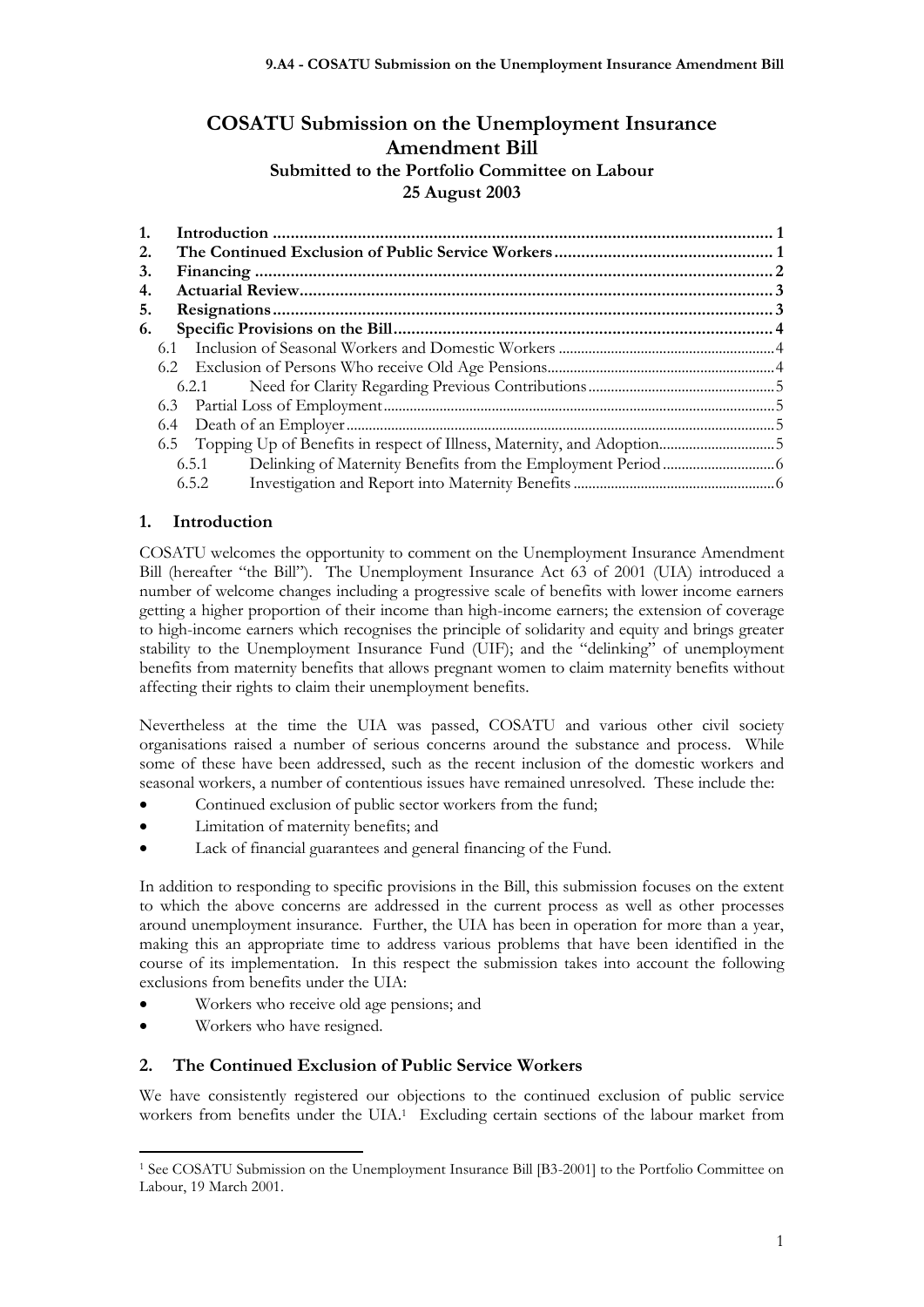#### **9.A4 - COSATU Submission on the Unemployment Insurance Amendment Bill**

specific labour legislation significantly undermines the realisation of a unified labour market dispensation, which is the stated aim of the Department of Labour. We strongly believe that such an exclusion is unconstitutional, since it unfairly discriminates against public service workers and violates their constitutional rights to equality. Further, it contradicts the State's obligation to progressively realise everyone's rights of access to social security under section 27 of the Constitution.

Apart from concerns about equity and discrimination, the inclusion of public service workers would substantially contribute to the stability and viability of the Fund. This would further entrench the principle of solidarity already incorporated into the Act.

During the Parliamentary process on the UIA, the Committee instructed the Department to investigate and report to the Committee on the financial implications and viability of including public service workers. We note that this investigation has been completed and the Department subsequently briefed the Committee in November last year on the findings. In terms of these findings the recommendations were to retain the current exclusion of permanent state employees.

We note with concern that the full report has not been made public on the grounds of "confidentiality", which we believe contradicts the Promotion of Access to Information Act. We are therefore calling on the Committee to instruct the Department to release the report publicly and to allow for a process of public comment. There is a need to allow civil society organisations to engage with the underlying financial and legal considerations informing the recommendations against including public service workers.

### **3. Financing**

It has been our consistent view that the State underwrite the fund and make good any shortfalls. However, the UIA merely makes provision for the Minister of Labour to request the Minister of Finance to make an emergency allocation to cover any deficit in the Fund. Thus the Minister of Finance retains a discretion to refuse such a request.

We note as a positive development that for the first time in a number of years the Fund has reflected a surplus of R1.4 billion for 2002/03. This is due to a combination of reasons. Firstly, the increased efficiency and capacity through the use of the South African Revenue Services (SARS) as the collection agency. Secondly, the inclusion of higher-income earners, who were previously excluded, has contributed to the stability of the Fund. Finally there has been a considerable increase in budgetary allocations over the past few years to the Fund.

For the years 2001/02, 2002/03 and 2003/04 the respective amounts of R 612 million, R 327 million and R 257 million were transferred to the Fund. This is compared to the mere R 7 million allocated in previous years. This confirms our view that the State should play an active role in guaranteeing the stability of the fund.<sup>2</sup>

While we recognise that the R 1.4 billion surplus for  $2002/03$  represents a positive development, this should not create a false sense of security. Firstly, domestic workers and seasonal workers have only just been included. These are particularly vulnerable sectors, with lower income earners who face cyclical unemployment. Accordingly, contributions from these sectors are less likely to substantially increase the size of the Fund, although it is to be expected that there may be a considerable increase in the number of claims for benefits. Further, collection of contributions from these sectors are undertaken by the Department as opposed to the SARS, which places increased administrative and capacity demands on the Department.

<sup>2</sup> Vote 17: Labour *2003 Estimates of National Expenditure.*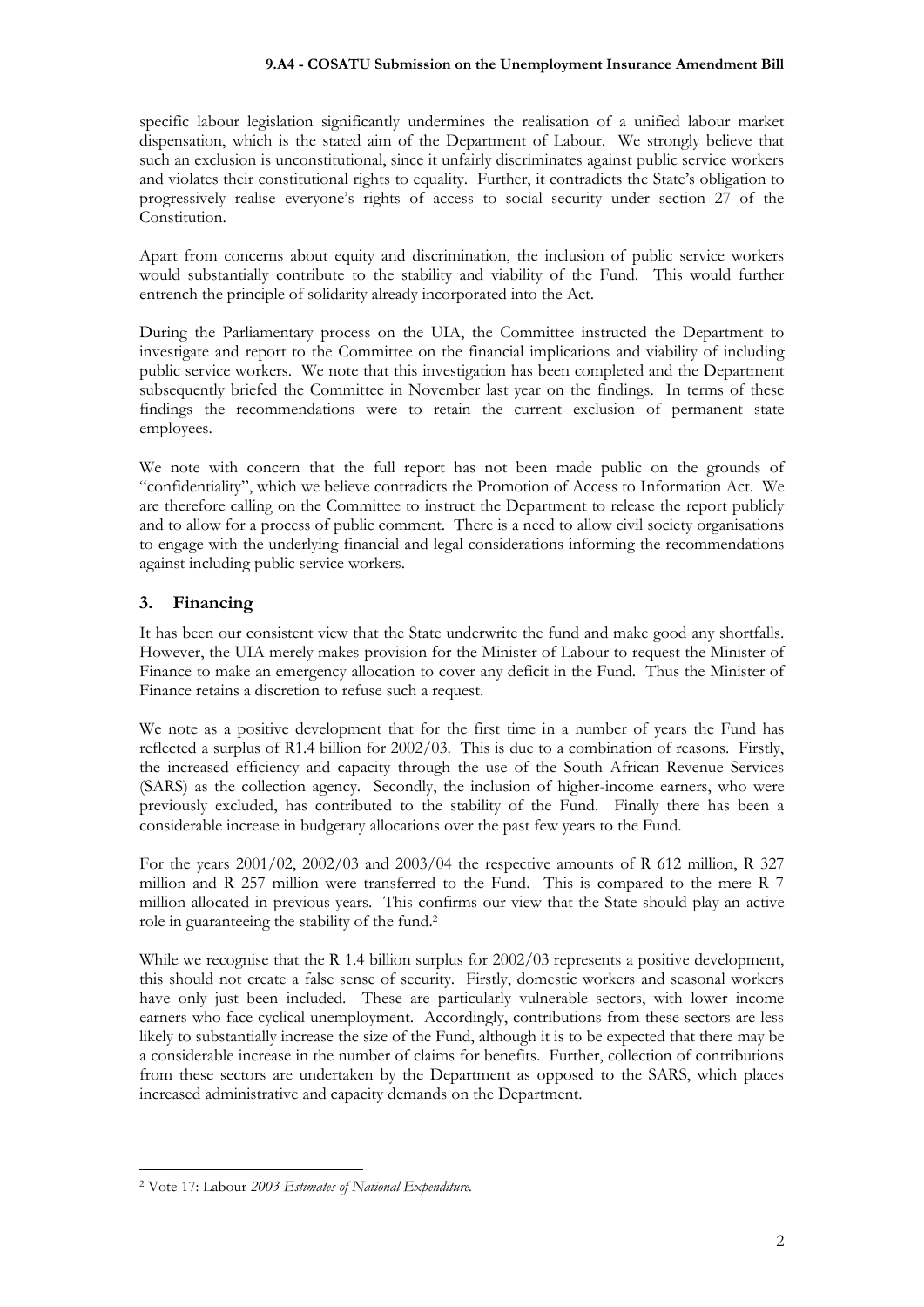Despite this the Department of Finance intends once again reducing the budgetary allocation over the medium term with the allocation for 2005/06 reverting to R 7 million. The Consolidated Report of the Committee of Enquiry into Comprehensive Social Security noted the following:

"… although falling claim levels and improved financial controls have eased the financial crisis for the meanwhile, the UIF remains vulnerable. Until the special conditions in which the UIF is required to operate are acknowledged, and appropriate Government top up funds (in the form of a regular contribution to the UIF) are provided, this vulnerability will remain.

### **4. Actuarial Review**

Agreements reached at NEDLAC in 2000 on the Unemployment Insurance Bill provided for the implementation of a comprehensive, holistic actuarial review, which would look into a number of issues including the status of the Fund, financial guarantee from the State, and the level of benefits. This would allow a number of questions to be addressed in particular the low amounts of benefits and the frequency at which they may be claimed. We are prepared to submit more detailed questions on these issues if the Committee wishes to pursue the matter.

### **5. Resignations**

Section  $16(1)(a)$  of the UIA identifies the various categories that qualify for unemployment benefits, which are limited to:

- Workers whose contracts have been terminated by their employers or as a result of the ending of a fixed-term contract;
- Workers who have been dismissed by their employers as defined by section 186 of the Labour Relations Act (LRA). This includes constructive dismissal; and
- Unemployment as a result of insolvency.

We believe that a serious anomaly has arisen in respect of the above since resignations are not covered. Accordingly, workers are not eligible for unemployment benefits even if they resign for legitimate reasons. For example, a worker may resign because conditions are made intolerable owing to sexual harassment by another worker, or conditions at home force a rural worker to resign owing to the death of the head of the household. However, despite these being legitimate reasons for resignation, these workers would not be able to claim unemployment benefits. We believe that this situation is extremely discriminatory and has caused considerable hardship for many affected workers.

Further, the inclusion of constructive dismissals has created an anomalous situation, since it often takes the form of a resignation. Many workers who are constructively dismissed may state that they resigned either because they are unwilling to damage future job prospects or are not informed about what constitutes a constructive dismissal. This is further complicated by the fact that deciding what constitutes a constructive dismissal is a highly subjective process. These raise serious questions in respect of implementation, especially around the administration of the applications for benefits.

Accordingly we are calling on the Committee to insert an amendment into section  $16(1)(a)$  to provide for the inclusion of resignations under certain defined conditions, and subject to a fair process. While the question of exclusions is not specifically covered in this Bill, we believe that it is important that the Committee address this problem within the current process. Further, it is relevant since the Bill reviews other exclusions as well.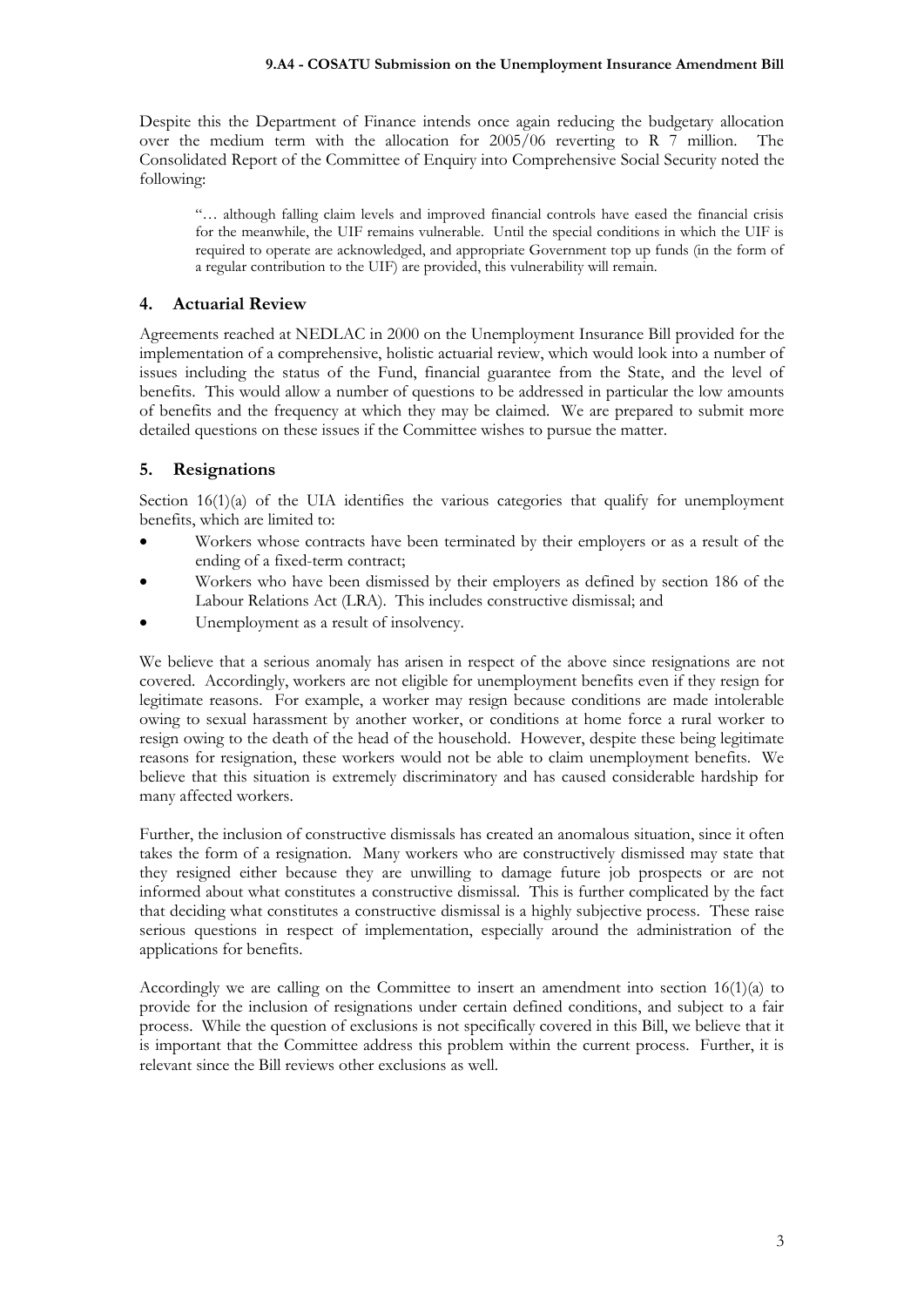### **6. Specific Provisions on the Bill**

#### **6.1 Inclusion of Seasonal Workers and Domestic Workers**

All references in the Bill to seasonal workers and domestic workers are deleted especially where these provide for their exclusion.<sup>3</sup> These amendments are in line with recent inclusion of the application of the UIA to domestic and seasonal workers. We strongly welcome this since it is something we have long called for.

#### **6.2 Exclusion of Persons Who receive Old Age Pensions**

In terms of the current legislation people who receive old age pensions and continue to work are in an anomalous position. Currently they are excluded from claiming benefits in terms of section  $14(a)(I)$ , although they are required to pay contributions to the UIF. The Bill seeks to address this by inserting a new section 3(1)(e), which removes the requirement to contribute to UIF.

We recognise that the underlying emphasis is to protect old age pensioners. However, after considering the implications we have concluded that it would be more appropriate to do the reverse which would be to ensure that this category or workers is properly included.

This concern is especially relevant to domestic workers of pensionable age. According to our discussions with SADSAWU a larger proportion of domestic workers are in fact over the age of 60 years. In many cases they are forced to work as domestic workers to supplement their pensions. In order to qualify for a pension, one has to comply with a means test. It is important to note that the minimum wage stipulated by the sectoral determination is lower than the maximum income to qualify for a pension. Accordingly, it is not irregular/illegal to draw a pension and work.

It is also important to bear in mind that those domestic workers drawing pensions have to contend with significantly reduced payouts that take into account their working income. Consequently in such a case a domestic worker who becomes unemployed may end up having a lower income than other state pensioners who receive the full pension benefit. Therefore it is important that the unemployment benefit be made available to ensure that the income does not fall below a minimum threshold.

We believe that the basis for the payment of UIF must be distinguished from that of the old age pension, which accrues as a right as a citizen to a form of social welfare to be used by older persons. The UIF on the other hand is a temporary measure to compensate for loss of employment income. Our argument in this respect should be distinguished from the exclusion of a person from drawing both pension and disability benefits, both of which are social welfare payments. It is discriminatory to exclude someone from enjoying the benefits of their contributions, including those which were made before they reached pensionable age.

The continued exclusion from the UIA will have the effect of undermining the principle of achieving a unified labour dispensation, since affected workers will not be able to rely on the legislation for protection.

It must be borne in mind that we are dealing with a very vulnerable sector of the labour market, which is predominantly represented by black women who are amongst the lowest paid. Age as a factor considerably compounds this and increases likelihood of exploitation.

Further, there is a substantial incidence of households headed by older persons whose pensions serve as the primary source of income. The incidence of HIV/AIDS, cyclical forms of unemployment and general prevalence of poverty have substantially contributed to this phenomenon.

<sup>3</sup> See sections 1(d) and 3(2) and (3) are deleted by clauses 1(d) and 2(c) respectively.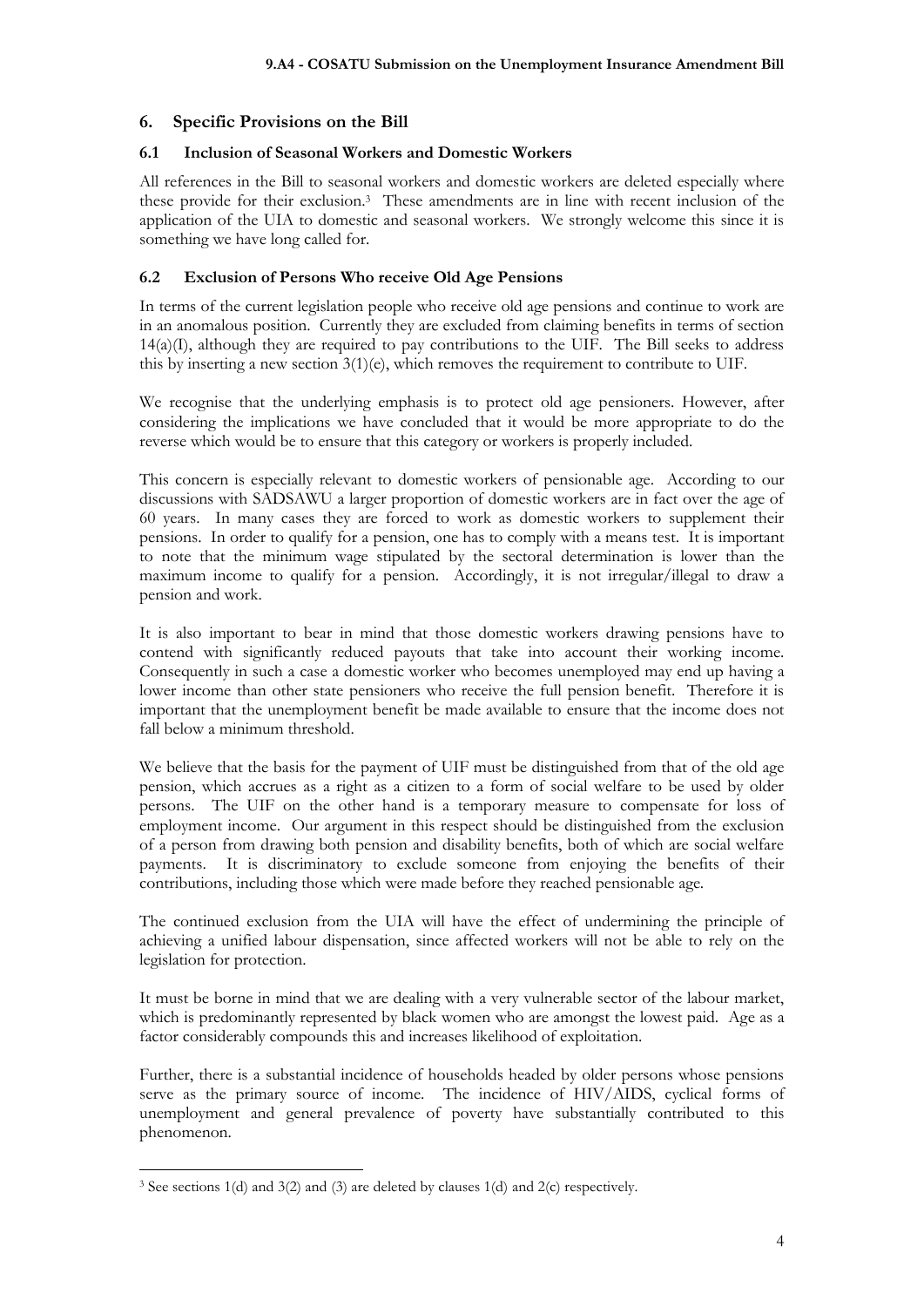Of further concern is that there is a perception amongst domestic workers who draw pensions that they are not allowed to work. This has impacted significantly on the registration process. This has the indirect effect of undermining efforts to formalise their working arrangements and creates opportunities for avoidance of obligations in respect of the minimum wage and conditions. We believe that complete exclusion from the UIF will only further entrench this misconception that their working arrangements are illegal.

Further, where a domestic worker is approaching the official retirement age (but is not as yet eligible for a pension) they often choose not to register for UIF on the basis that they are unlikely to benefit. However, this leaves them unprotected in the intervening phase.

Accordingly we recommend that the proposed exclusion not be implemented. Further, section  $14(a)(i)$  should be deleted. This would then allow affected workers to draw unemployment benefits if necessary.

### **6.2.1 Need for Clarity Regarding Previous Contributions**

Notwithstanding our recommendations noted above, we believe that the Department should clarify its intentions in respect of the previous contributions that it collected from affected workers before they reached a pensionable age.

### **6.3 Partial Loss of Employment**

Clause 4 inserts a new section 12 A, which recognises the right to benefits if a domestic worker becomes partially unemployed. Clause 5 provides for a new section 13(6), which states that the total income (including the wage and the unemployment benefit) should not exceed the benefit that would have been paid out had the worker become wholly unemployed.

We welcome these amendments as they recognise the peculiar situation that domestic workers face in that they often have multiple employers. It recognises that it is crucial to address even a partial loss of income. Further provision should be made to ensure that a worker would receive the maximum benefit applicable taking into account the credits accumulated.

### **6.4 Death of an Employer**

Clause 6 proposes that unemployment benefits may be paid to a domestic worker who is unemployed as a result of the death of the employer. We welcome this provision since it addresses the situation that is specific to domestic workers.

### **6.5 Topping Up of Benefits in respect of Illness, Maternity, and Adoption**

Currently, benefits paid out in respect of the above are set off against any payments received from the employer. So if the income from the employer is greater or equal to that the UIF benefit, then no UIF benefit will be payable.

In terms of the proposed amendments to sections 21, 24 and 27 a top up benefit will now be applicable in respect of illness, maternity or adoption. Therefore it is possible to receive both the benefits from the employer and the UIF. The proviso is that the total income should not exceed total remuneration.

We strongly welcome this amendment, which goes a substantial way to addressing our concerns about the limited maternity benefits provided. Having noted this we believe that more needs to be done to address the situation of more vulnerable workers who earn lower incomes and who are less likely to be unionised. As such they are less likely to get paid maternity leave from their employers. This creates a situation of inequality when compared to higher income earners who are more likely to get a 100% of their normal income.